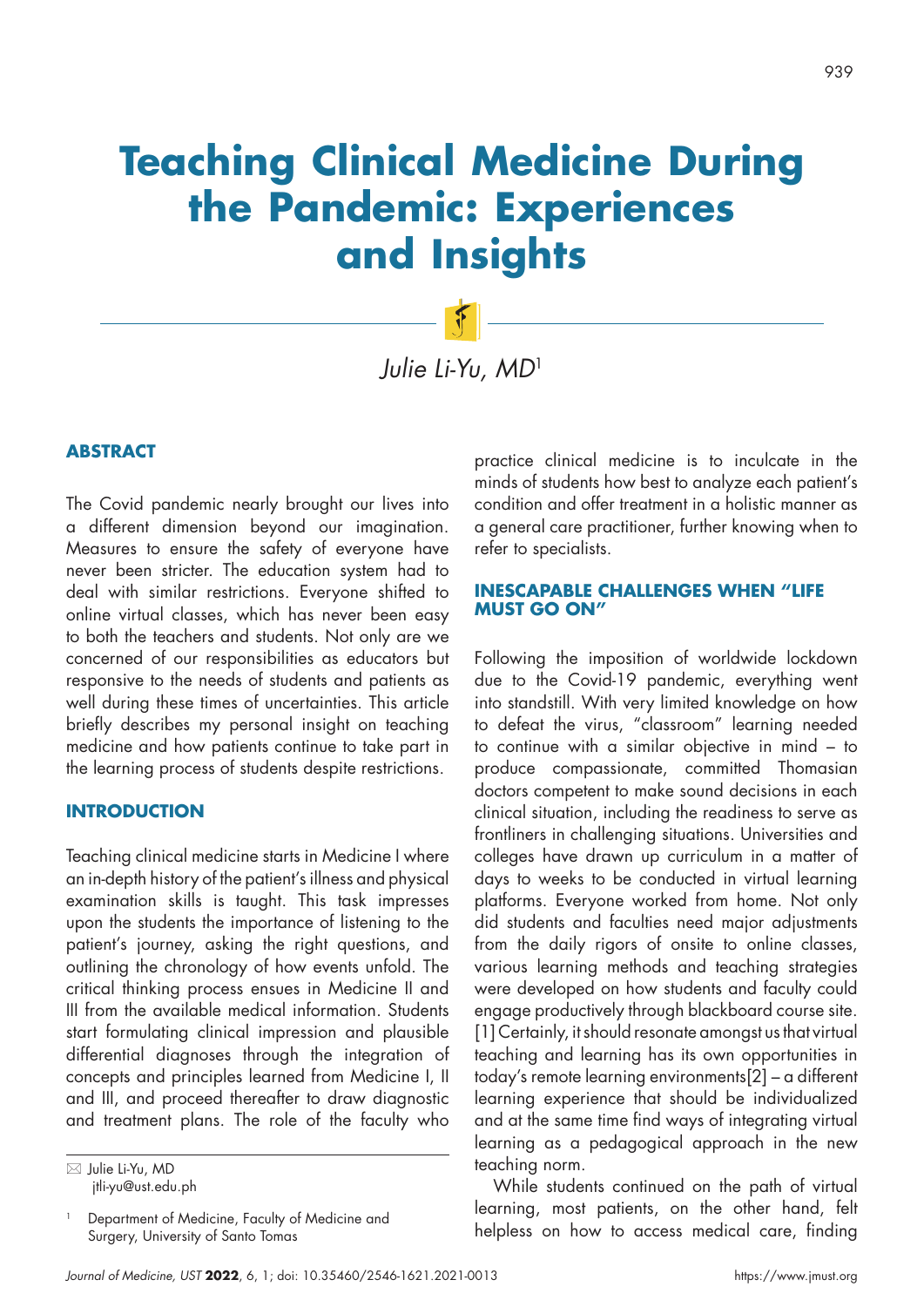it difficult to adopt during the lockdown. During the early months where height of pandemic was surreal, many patients simply could not find a way of travelling as places were put under enhanced community quarantine. Hospital frontliners needed to attend to the immediate needs of patients suffering from moderate to severe manifestations of the Covid-19 virus. Outpatient clinics were closed. Emergency departments flooded with patients in distress. Telemedicine via zoom platform and other ways of "communication" became popular with a lot of limitations nonetheless. A thorough physical examination is not complete without palpation, percussion and auscultation. Accepting this constraint became part of the steep learning curve which both faculty and students had to reckon with. Frustrations on when the world will go back to normalcy resonated daily in our minds.

## **ADAPTATION STRATEGIES**

As experts slowly found medical solutions to curtail the havoc created by this pandemic, faculty leaders and administrators needed to find effective ways on how to bring real-world clinical medicine to students online. The scope of rheumatology education spans from taking focused history and supplemented by an adept physical exam. Virtual classes in Medicine II continued on the patient partners program conducted pre-covid in the class. As most rheumatic diseases like gout, osteoarthritis, rheumatoid arthritis and systemic lupus erythematosus are treated in an "ambulatory" setting/clinic, patient partners were invited for a virtual medical consult online based on their underlying rheumatic disease to represent an important spectrum of disease relevant to nonspecialists in clinical practice. Protocols on ensuring patient data privacy simulating outpatient clinic consults were followed. These patients were adept in collaborating with students, exuded a positive outlook despite their disabilities and difficulties, and most importantly, proved able to teach and motivate the students to do well in their studies with the goal of rendering medical care to their own future patients in preparation for integration into the universal healthcare program. Physicians continually learn from their patients, gain new insights and perspectives that influence largely their clinical practice, other than everything being evidencebased. A paradigm shift in medical education is to encourage and empower patients to take a more active new role in medical education.[3]

The virtual "Patient Partners" program of the UST Rheumatology compensates for the inability to render human touch and conduct face-toface encounters with patients. In this innovative educational program, real-life stories are shared through the use of available digital platforms. These patients with chronic rheumatoid arthritis have undergone training and certification to teach systematic musculoskeletal examination to medical students for the past 15 years. During the virtual learning process, patients with systemic sclerosis, systemic lupus erythematosus, chronic tophaceous gout, systemic vasculitis, ankylosing spondylitis and psoriatic arthritis were also invited to join the patient partners educational program. The dictum that "no two (2) patients of the same diagnosis are ever the same in all aspects including treatment response" is emphasized all throughout the program. As mentors in a specialty of few rheumatologists, we empower patients to monitor their own disease progress and be keen to recognize inflammatory symptoms that warrant immediate consultation with primary care physicians if specialists are not available. Students in Medicine III, postgraduate interns, residents and fellows in training as well as trainees from other disciplines were also involved in a discussion of actual patient cases to get a semblance of real-life clinical bedside medicine. As education is constantly evolving, we seek ways to improve the curriculum of our students guided by regular feedback from students.

# **REFLECTIONS FROM STUDENTS**

The patient partner program has evolved from a faceto-face encounter with students to virtually meeting up in various social media platforms, ie, Zoom, Google meet, Facebook, messenger and Viber. This activity obtained an encouraging feedback from the Medicine III students who experienced intimate exchange of conversations with real patients, albeit briefly. They were able to "visualize" the course of rheumatic diseases from patients themselves, the similarities and differences in the manifestations of one patient to another of the same condition. All of these are clearer to the students than what are read and described in textbooks or journals. Some students even shared how they find Rheumatology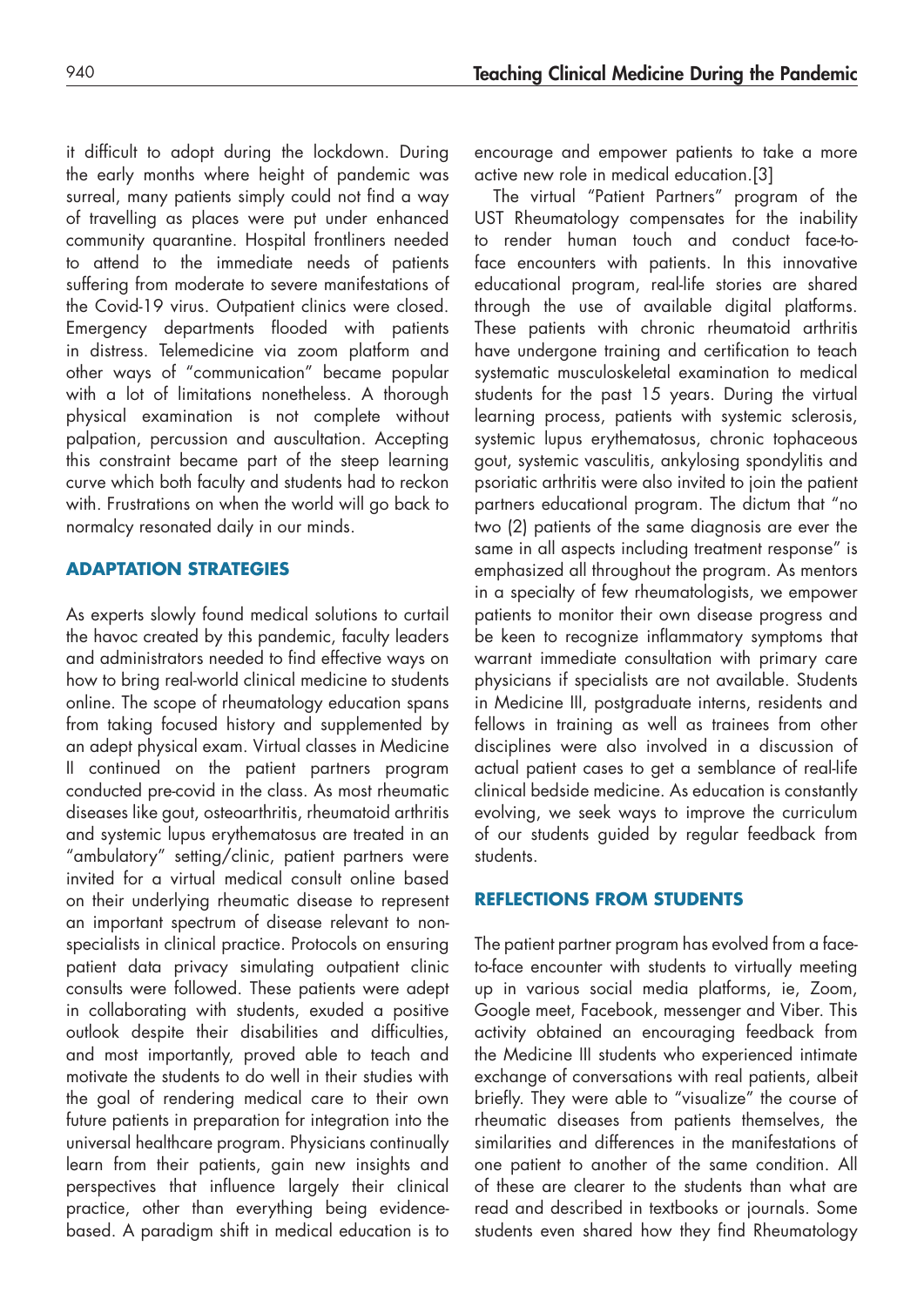intimidating during their Med II course. Interacting and listening intently to patients' stories allow students to understand the concept and importance of "quality of life" more than just writing down and handing out a prescription. Students express profound empathy for their rheumatic condition. These lifelong diseases afflicting the lives and dreams of such young and productive individuals of society truly leave on the students a lasting impression of how resilient and inspiring these patients are, defying all adversities that come along their way, despite the mounting healthcare expenses that they have to deal with daily, embracing what life has to offer, they still possess and exude the positive attitude of giving back by getting involved in student education. This program also served as an avenue where patients recognize their self-worth while accepting the unpredictability of their condition as well as possible long-term complications of disease and the effects of treatment. Most importantly, the program gives everyone a sense of hope – to patients hoping there will come a day where autoimmune inflammatory conditions will have a permanent cure, and to students that this pandemic comes to an end or the

least is back to normalcy where students can come to interact with everyone in school face-to-face and proceed with little restrictions.

#### **KEY LEARNINGS AND FUTURE DIRECTIONS**

While we continue to adapt in this period of uncertainty, creativity, resourcefulness and resiliency are crucial fundamentals that both educators and learners should possess as everyone shifts from faceto-face to simulated learning. As we ensure a safe and healthy learning environment while we continue striving to attain learning goals, we need to be cognizant of our personal strengths and weaknesses as we help each other cope, learn and surpass this health crisis together.

## **Acknowledgments**

The insights reflected in this write-up is dedicated to all the UST Faculty of Medicine and Surgery faculty staff personnel and medical students who continue to be an inspiration to the institution for decades. Special thanks to my mentor, Prof Sandra V. Navarra, MD.